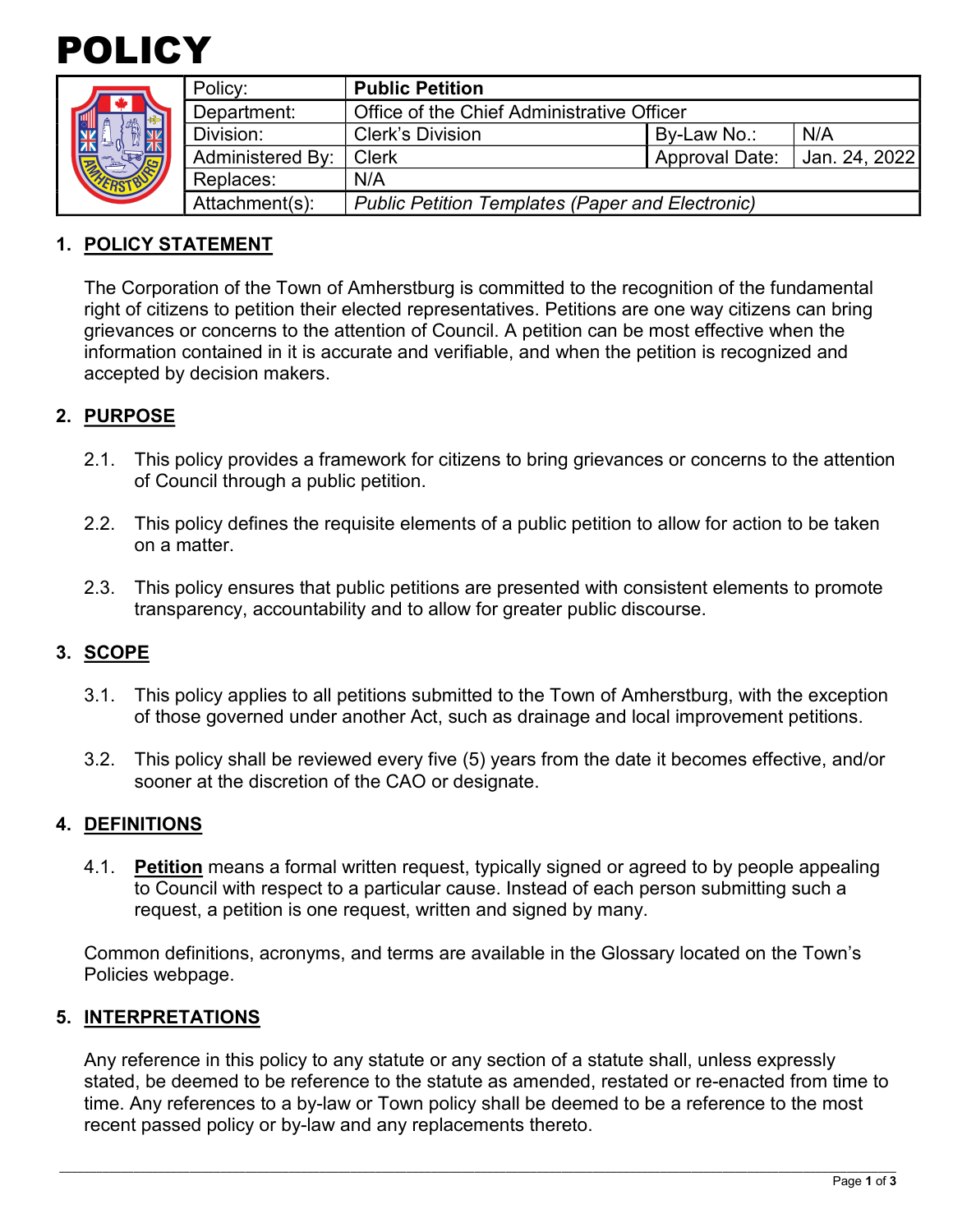## **6. GENERAL CONDITIONS**

### 6.1. **Petition Requirements**

- 6.1.1. A petition must be addressed to the Town of Amherstburg / Amherstburg Town Council and request a particular action within the authority of Council.
- 6.1.2. Petitions must be legible, typewritten or written in ink (no pencil).
- 6.1.3. Any petition must be appropriate and respectful in tone, and must not contain any improper or offensive language or information.
- 6.1.4. The text of any petition must be listed at the top of each page for multiple-page petitions. Pages should be numbered and total number of pages indicated and submitted as one complete petition submission
- 6.1.5. For paper petitions, each petitioner must print and sign his or her own name directly on the petition, and provide his or her full address.
- 6.1.6. For electronic petitions, petitioners must provide name, full address and a valid email address.
- 6.1.7. Any petition must clearly disclose on each page that it will be considered a public document of the Town of Amherstburg and that information contained in it may be subject to the scrutiny of the municipality and other members of the general public.

### 6.2. **Submission of Petitions**

- 6.2.1. Petitions sent to the Clerk shall include contact information to communicate with the petition submitter. Personal information provided in this manner will be maintained in accordance with the *Municipal Freedom of Information and Protection of Privacy Act*.
	- 6.2.1.1. Any petition containing original signatures should be sent to the attention of the Clerk by mail or delivered in person to the municipality at:

Clerk, Town of Amherstburg 271 Sandwich Street S. Amherstburg, ON N9V 2A5

- 6.2.2. Petitions submitted electronically will be required to provide contact information to communicate with the petition submitter. Personal information will be maintained in accordance with the *Municipal Freedom of Information and Protection of Privacy Act*.
	- 6.2.2.1. Electronic Petitions shall be submitted to the attention of the Clerk through the Town website.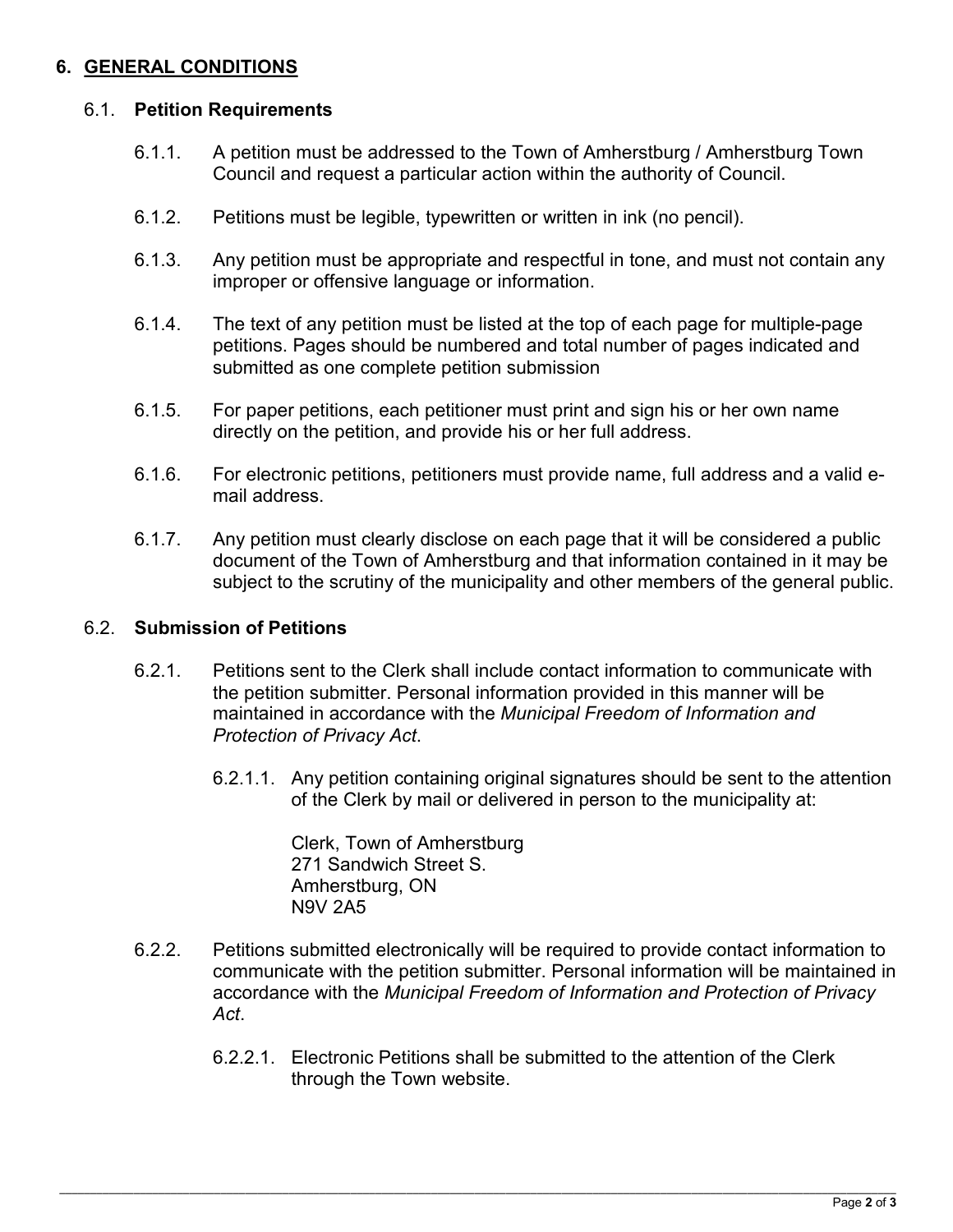- 6.2.3. All petitions filed with Clerk and will be available for public review by request. Petitions that are in keeping with the requirements of this policy may be included on a Council agenda if relative to an existing agenda item.
	- 6.2.3.1. Petitions cannot be received at the Committee level. Petitions so provided will be forwarded to the Clerk for transmittal to Council in accordance with this policy, as appropriate.
- 6.2.4. Petitions deemed to be in non-compliance will not be included on a Council meeting agenda. However, they shall be distributed unofficially to members of Council inclusive of details from the Clerk on how the petition is non-compliant.
	- 6.2.4.1. Council has the discretion to accept the petition and Council's decision is final.

## **7. RESPONSIBILITIES**

- 7.1. **Council** has the authority and responsibility to:
	- 7.1.1. Adopt the Public Petition policy.<br>7.1.2. Receive public petitions.
	- Receive public petitions.
- 7.2. The **CAO** has the authority and responsibility to:
	- 7.2.1. Ensure compliance with the Public Petition policy.
- 7.3. The **Clerk** has the authority and responsibility to:
	- 7.3.1. Receive all petitions and submit them to the attention of Council in accordance with the Public Petition policy.
	- 7.3.2. Evaluate all petitions to ensure that the requirements are met.
	- 7.3.3. Make available informational materials to those seeking to create a petition.
- 7.4. **Staff** have the authority and responsibility to:
	- 7.4.1. Adhere to the Public Petition policy.

# **8. REFERENCES AND RELATED DOCUMENTS**

8.1. *Municipal Act, 2001*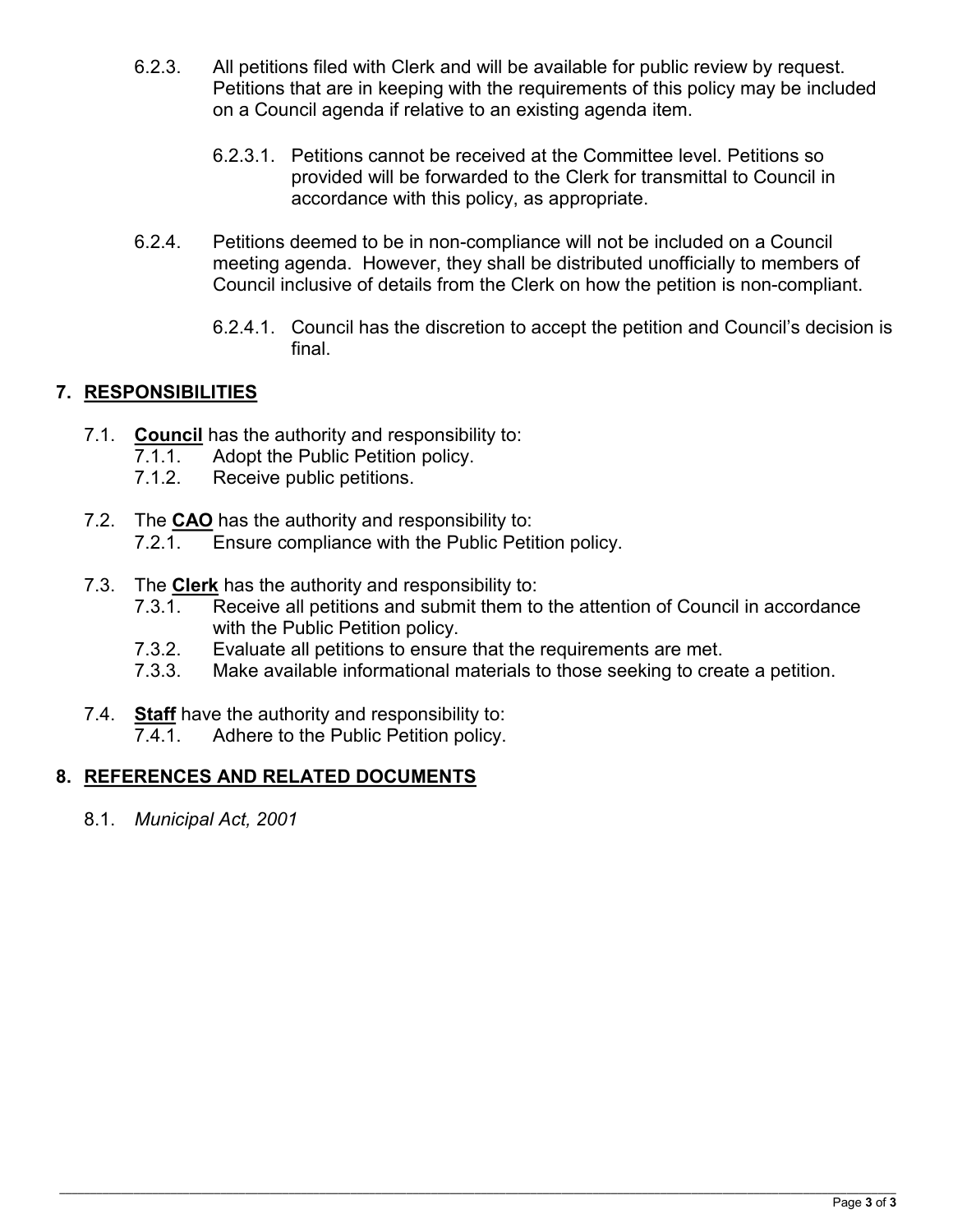

# PUBLIC PETITION

N9V 2A5

**To:** The Council of the Town of Amherstburg

**Whereas:** *(Please provide a brief description of the issue/problem/request in question below)*

**I/We the undersigned, petition the Council of the Town of Amherstburg as follows:**

| Name (print) | <b>Address</b> | Signature |
|--------------|----------------|-----------|
|              |                |           |
|              |                |           |
|              |                |           |
|              |                |           |
|              |                |           |
|              |                |           |
|              |                |           |
|              |                |           |
|              |                |           |
|              |                |           |
|              |                |           |
|              |                |           |
|              |                |           |
|              |                |           |
|              |                |           |
|              |                |           |
|              |                |           |
|              |                |           |
|              |                |           |
|              |                |           |
|              |                |           |
|              |                |           |

**PAGE \_\_\_\_\_ OF \_\_\_\_\_** 

**All submitted petitions will be considered a public document of the Town of Amherstburg and information contained within the petition may be subject to the scrutiny of the municipality and other members of the general public.** 

*All information submitted is collected in accordance with the Municipal Act, 2001, s.8 and 239(1) and may be used in Council deliberations, and disclosed in full, including email, names and addresses to persons requesting access to records. All information submitted to the municipality is subject to the Municipal Freedom of Information Act (MFIPPA).*